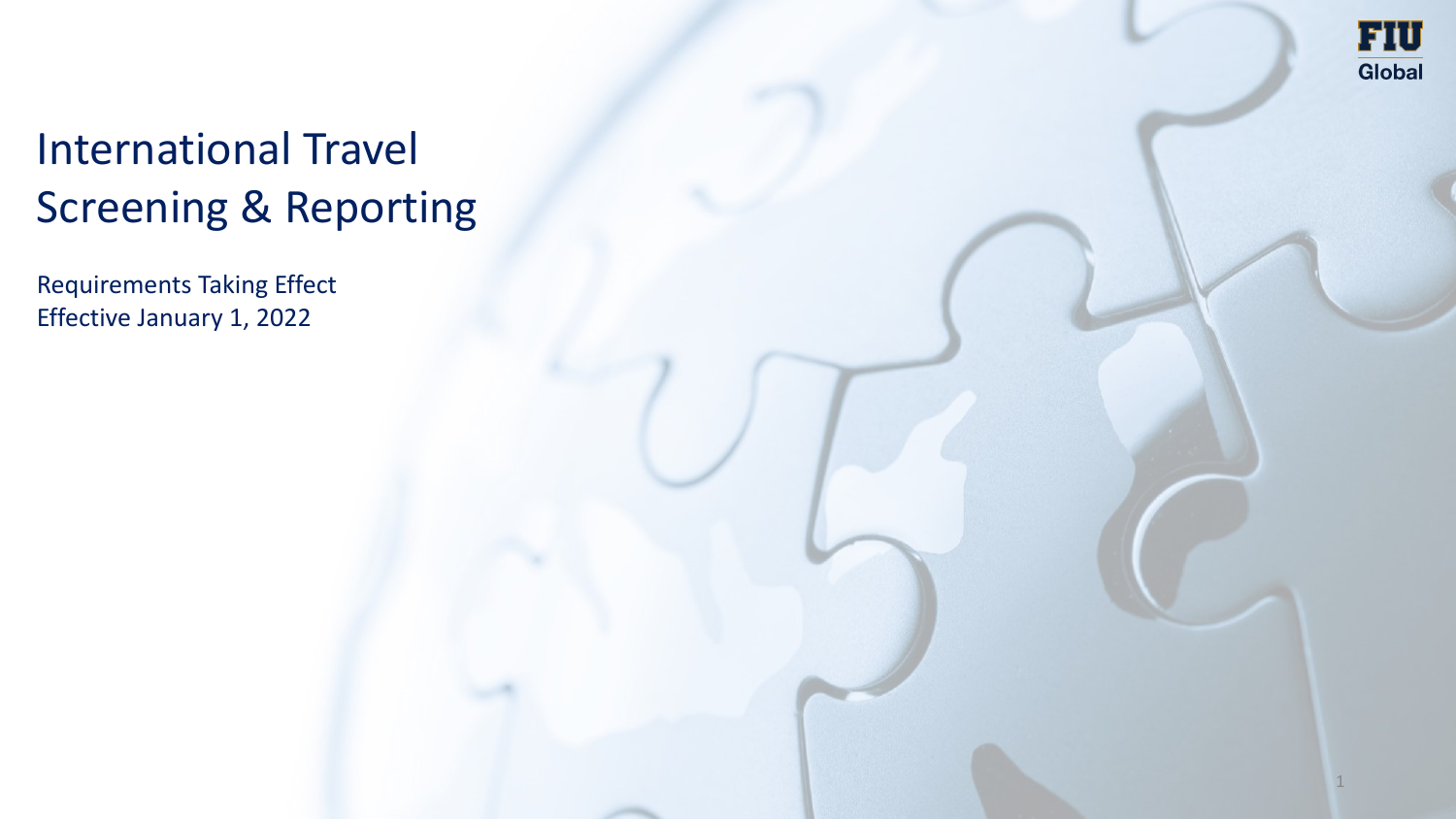Florida Statute, section 1010.36, and other guidance by federal and state agencies, require FIU to screen and report certain international travel activity. These requirements have been built into existing travel processing workflows:

# **Pre-Departure**

- 1. List each international country to be visited as part of the university-sponsored or –affiliated trip
- 2. List activity that may be susceptible to foreign influence (i.e. export controls) and take appropriate mitigation measures
- 3. Acknowledge understanding and compliance with foreign travel guidance

### Process:

Must be completed by the traveler him/herself as part of the TAR process in Panthersoft

# **Post-Trip**

- 1. Report any honoraria or payments (benefits, gifts etc.) received from a foreign source
- 2. Report all cities visited (FCC\* countries only)
- 3. Report name/address of all institutions and organizations interacted with (FCC\* countries only)

### Process:

Must be completed by the traveler him/herself as part of the expense report in Panthersoft *(pending implementation as of 12/22/2021)* 

\*FCC countries are Foreign Countries of Concern: China, Cuba, Iran, North Korea, Russia, Syria, Venezuela)

Global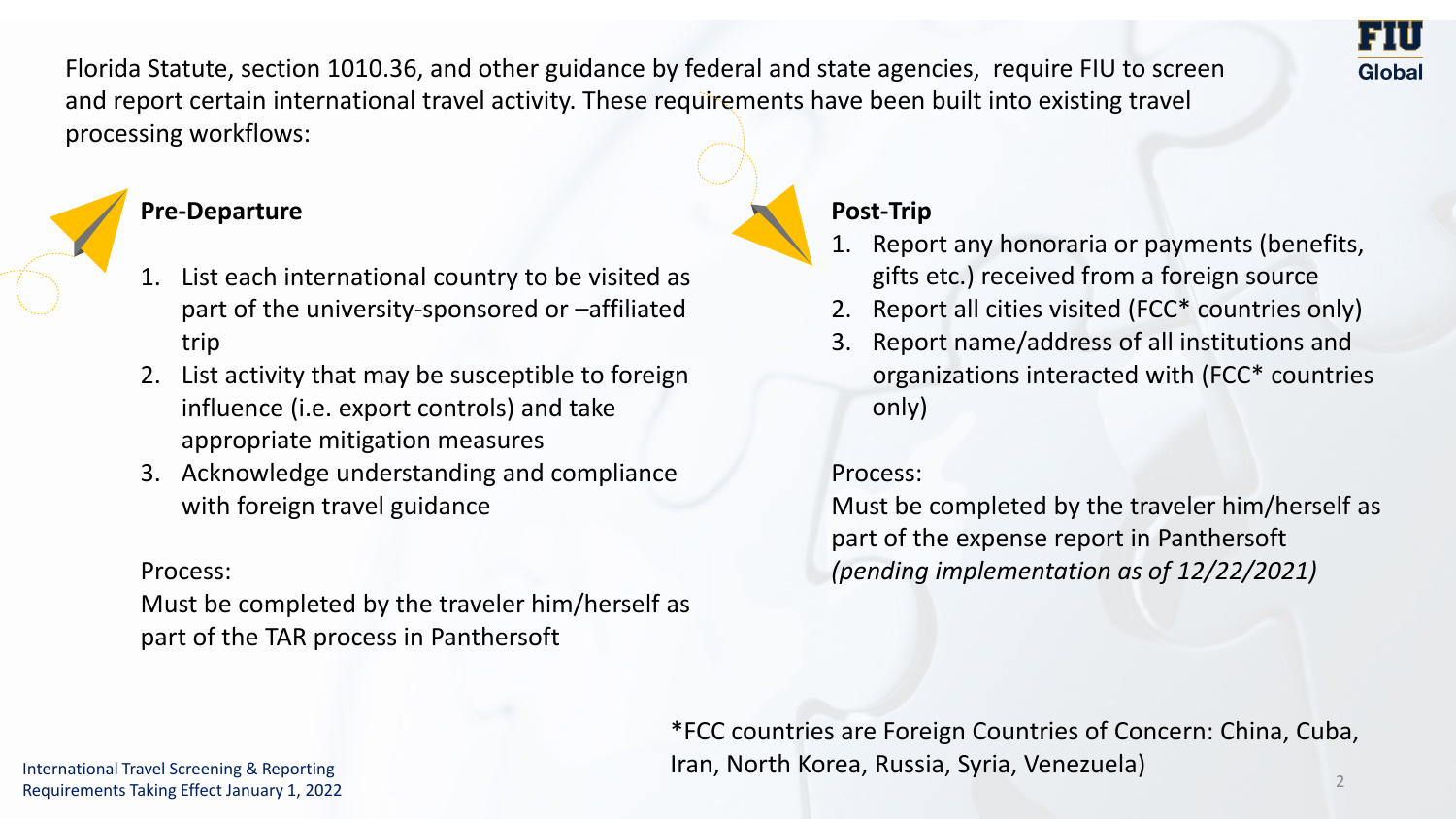# **Pre-Departure (TAR Process)**



1. List each international country to be visited as part of the university-sponsored or –affiliated trip

| Birgitta Rausch Montoto (?)             |                                     |              |                            |                               |                                         |                               | Actions                | Choose an Action | $\check{ }$ | GO |
|-----------------------------------------|-------------------------------------|--------------|----------------------------|-------------------------------|-----------------------------------------|-------------------------------|------------------------|------------------|-------------|----|
|                                         |                                     |              |                            | Multiple Country Destination  |                                         |                               |                        |                  |             |    |
| *Business Purpose Conference            |                                     | $\checkmark$ | *Destination               | Multiple Country Destinations |                                         | Multiple Country Destinations |                        |                  |             |    |
| *Description                            | test - FCC country all "NOs"        |              | *Date From                 |                               | 01/20/2022 ::: 5 *Date To 01/31/2022 :: |                               |                        |                  |             |    |
|                                         |                                     |              | *Benefit to FIU or Project | test                          |                                         |                               |                        |                  |             |    |
| Projected Expenses (?)                  |                                     |              |                            |                               |                                         |                               |                        |                  |             |    |
| Expand All   Collapse All               | Add:   ∯ Quick-Fill                 |              |                            |                               |                                         |                               | Totals (1 Line)        | 100.00           | <b>USD</b>  |    |
| *Date                                   | *Expense Type                       |              | *Description               |                               | *Payment Type                           |                               | *Amount                | Currency         |             |    |
| $\overline{\Xi}$<br>01/25/2022          | Foreign Incidentals                 | $\checkmark$ | test                       |                               | $\mathbb{R}$<br>Out of Pocket           | $\checkmark$                  |                        | 100.00           | ÷           |    |
|                                         |                                     |              |                            |                               |                                         |                               |                        |                  |             |    |
| *Billing Type<br>Accounting Details (?) | FIU Expense                         | $\checkmark$ |                            |                               |                                         |                               |                        |                  |             |    |
| Chartfields                             | $\parallel$                         |              |                            |                               |                                         |                               |                        |                  |             |    |
| Amount                                  | *GL Unit<br>Account                 |              | Alt Acct<br>Fund           | Dept                          | Program                                 | Site                          | <b>Bud Ref</b><br>Task | PC Bus<br>Unit   | Prc         |    |
| 100.00                                  | FIU01 <sub>Q</sub><br>711236<br>4.1 | Q<br>71100   | Q<br>210                   | Q<br>122400000                | $\alpha$<br>Q<br>46                     | 01<br>$\alpha$                | $\mathsf Q$            | Q                | Q           |    |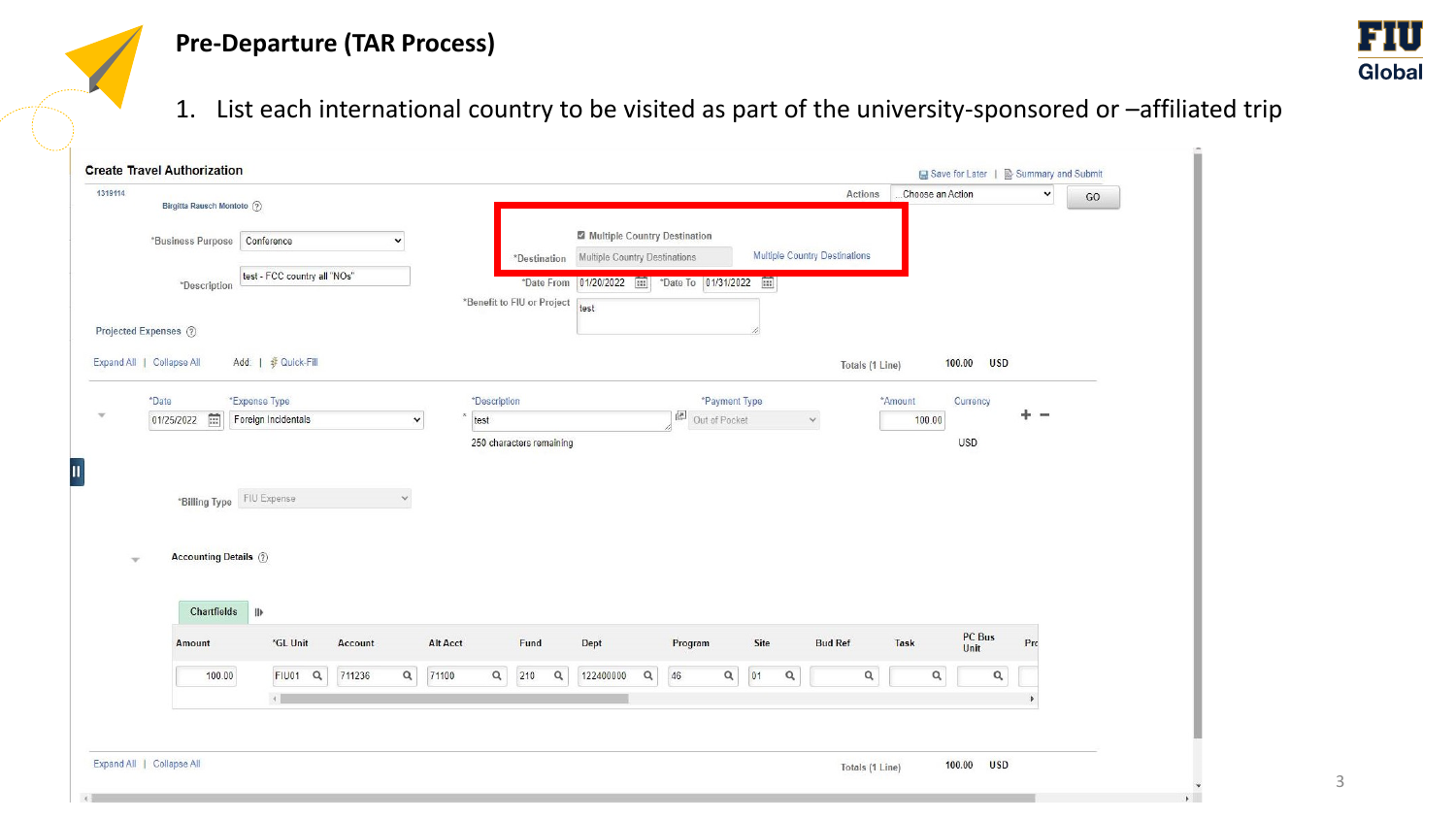



2. List activity that may be susceptible to foreign influence (i.e. export controls) and take appropriate mitigation measures

| <b>Travel Authorization</b>                                           |                                    |                                                                                                                              |                                                      | <b>Fo</b> Travel Authorization Details |    |
|-----------------------------------------------------------------------|------------------------------------|------------------------------------------------------------------------------------------------------------------------------|------------------------------------------------------|----------------------------------------|----|
| Birgitta Rausch Montoto                                               |                                    |                                                                                                                              | Choose an Action<br>Actions                          | $\checkmark$                           | GO |
| Your travel authorization 0000166913 has been submitted for approval. |                                    |                                                                                                                              |                                                      |                                        |    |
| Business Purpose Athletic Event                                       |                                    | Default Location Multiple Destinations                                                                                       | 0000166913 Submission in Process<br>Authorization ID |                                        |    |
| Description                                                           | test                               | Date From 01/02/2022<br>Date To 01/19/2022                                                                                   |                                                      |                                        |    |
| Totals ②                                                              | <b>View Printable Version</b><br>6 | Q<br>Foreign Travel Guidance and Screening Survey<br>Notes                                                                   |                                                      |                                        |    |
| <b>Projected Expenses (1 Line)</b>                                    | 100.00 USD                         | 0.00 USD<br><b>Denied Expenses</b>                                                                                           |                                                      |                                        |    |
|                                                                       |                                    | 100.00 USD<br><b>Total Authorized Amount</b>                                                                                 |                                                      |                                        |    |
| 昭                                                                     |                                    | I certify that the information provided above is an accurate estimate of travel-related costs that are to be incurred by me. |                                                      |                                        |    |
|                                                                       |                                    |                                                                                                                              |                                                      |                                        |    |
| <b>Submit Travel Authorization</b>                                    |                                    |                                                                                                                              |                                                      |                                        |    |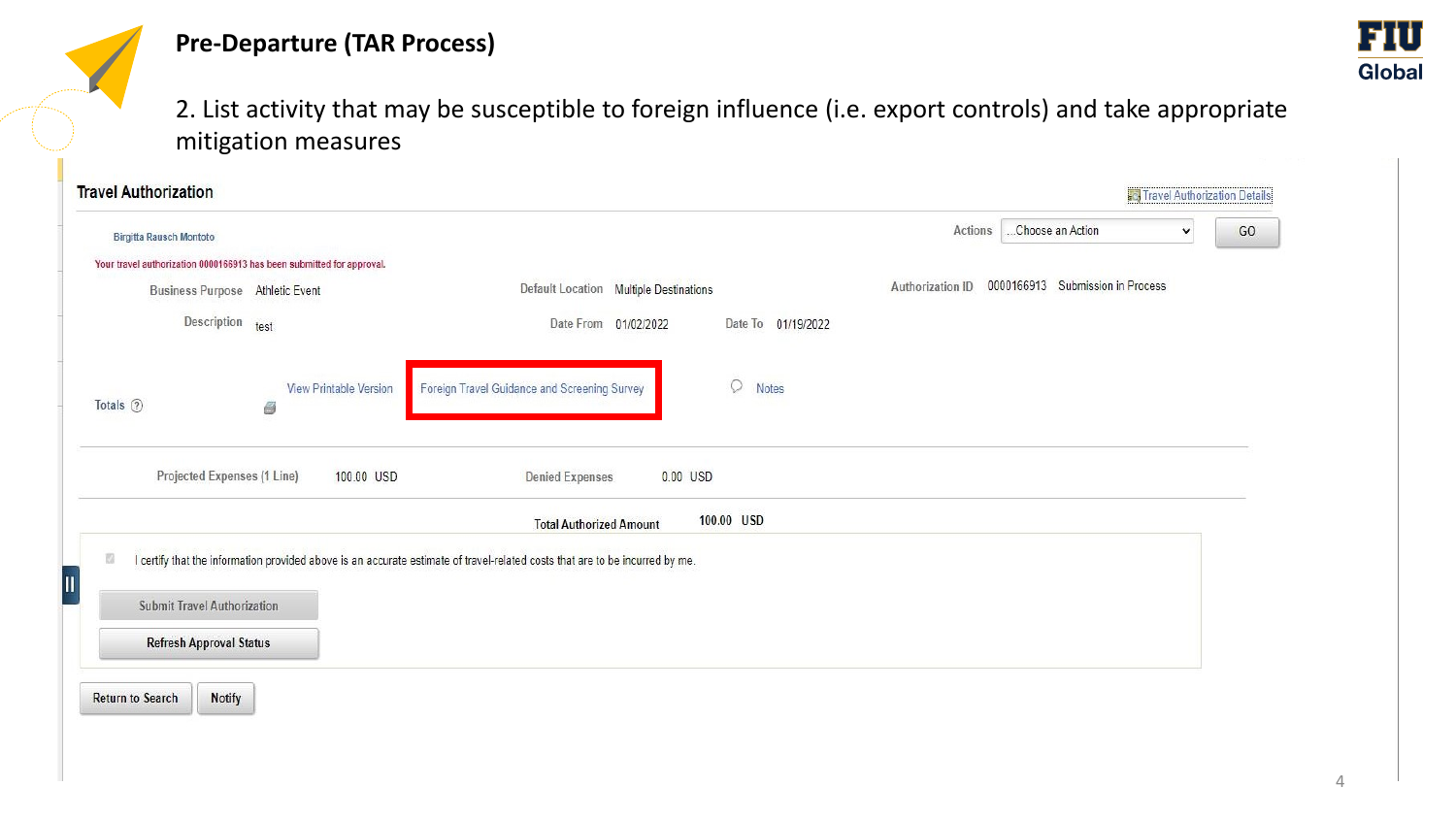## **Pre-Departure (TAR Process)**



**Foreign Travel Guidance and Screening Survey** 

As of January 1, 2022, all employees traveling abroad on FIU-sponsored or -related trips are required to comply with and must acknowledge their understanding of FIU Foreign Travel Guidance associated with foreign influence concerns, OFAC sanctions and export controls. The comprehensive Foreign Travel Guide for FIU travelers is accessible Here Please answer all the questions to the best of your ability.

1. Will you be transporting (either through carry-on luggage or checked bags) laboratory instruments, tools, samples, raw  $OYFS = QNO$ materials, or prototypes?

2. Will you be traveling with a portable electronic device containing proprietary export controlled data, FIU confidential or OYES ONO ONOT SURE proprietary data as defined by law or FIU policy, or data which is associated with an export-restricted research project or instrument that you have been or are working on currently (even if such data has nothing to do with the purpose of your immediate travel)?

3. Will you be transporting any device that incorporates specialized scientific software (not including typical operational  $OYES$   $@NO$ software such as Microsoft Office, Adobe, etc.) or software programs utilizing specialized cryptographic functionality (not including routine commercial laptop cryptographic protection)?

4. Will you be providing any specific training, technical assistance, advising or consulting service to another individual, entity,  $OYFS$   $@NO$ or governmental institution (or representatives) separate from scientific collaboration in fundamental research? If the answer is YES, please describe services below in the "Travelers Additional Notes" section below.

5. Are you planning to engage with an institution or organization with whom FIU does NOT currently have a formal OYES ONO ONOT SURE partnership (i.e., inter-institutional agreement, academic or research collaboration agreement, business, or service contract)? If the answer is YES, or you are not sure if there is a formal partnership, please list the institutions or organizations and describe how you plan to engage with them in the "Travelers Additional Notes" section below.

6. Do you plan to receive any payments or honoraria by an international party, including travel, food, or lodging related to  $OYES$  $\odot$  NO your travel?

7. At any time during this trip, will you travel to, visit, or temporarily pass through (other than a connecting flight where  $\bigcirc$  YES  $\odot$  NO you do not leave the airport), any foreign country other than the destination entered in the TAR?

Traveler's Additional testing non-FCC destinations and all answers "no" **Notes** 

Click here for FAQs on Export Controls: http://exportcontrol.fiu.edu

For any "YES" or "NOT SURE" response, please include more details, for example: "1, taking prototype tissue scanner in carry-on luggage" or "4, forensic techniques training provided only to U.S. military personnel abroad, not to any non-U.S. citizens or entities".

If you have answered any of the above questions with YES, NOT SURE, or your destination is deemed a "country of concern" as per the Florida State or federal government, our export control reviewer will assist you within 2 business days to ensure that you and FIU do not violate any foreign travel regulations during your travel

2. List activity that may be susceptible to foreign influence (i.e. export controls) and take appropriate mitigation measures (follow guidance provided by Office of Research Integrity and/or Office of Compliance staff)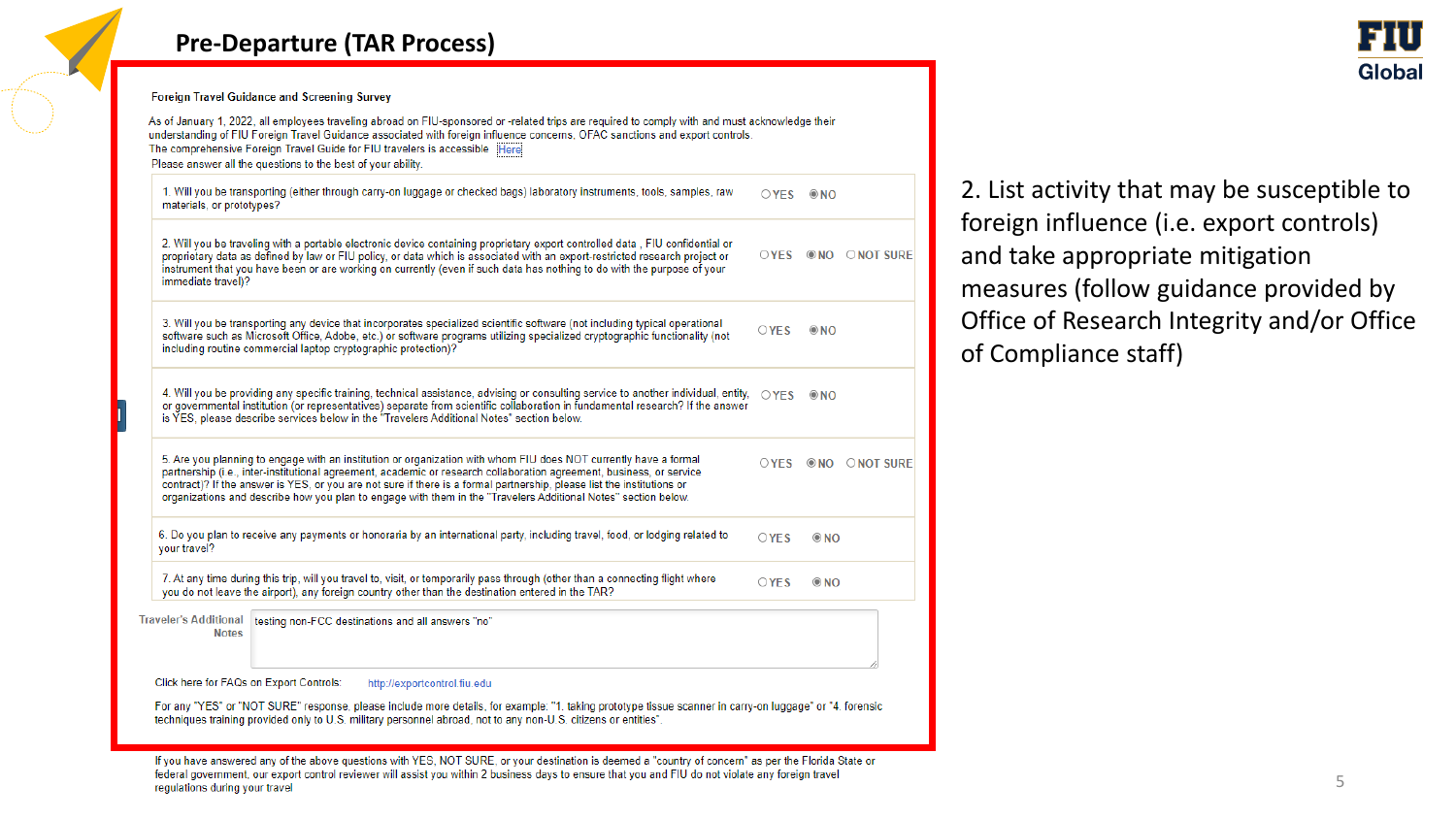

#### Foreign Travel Guidance and Screening Survey

As of January 1, 2022, all employees traveling abroad on FIU-sponsored or -related trips are required to comply with and must acknowledge their understanding of FIU Foreign Travel Guidance associated with foreign influence concerns, OFAC sanctions and export controls. The comprehensive Foreign Travel Guide for FIU travelers is accessible Herei

1. Will you be transporting (either through carry-on luggage or checked bags) laboratory instruments, tools, samples, raw OYES ONO materials, or prototypes?

| 6. Do you plan to receive any payments or honoraria by an international party, including travel, food, or lodging related to<br>your travel? | $\bigcirc$ YFS | $\bigcirc$ NO |
|----------------------------------------------------------------------------------------------------------------------------------------------|----------------|---------------|
|                                                                                                                                              |                |               |

7. At any time during this trip, will you travel to, visit, or temporarily pass through (other than a connecting flight where  $OYES$   $ONO$ you do not leave the airport), any foreign country other than the destination entered in the TAR?

**Traveler's Additional Notes** 

> If you have answered any of the above questions with YES or NOT SURE, or your destination is deemed a "country of concern" as per the Florida State or federal government, our export control reviewer will assist you within 2 business days to ensure that you and FIU do not violate any foreign travel regulations during your travel.

| <b>SAVE</b> | By clicking SAVE, I am providing my digital signature and acknowledge that, in compliance with Florida Statute 1010.36, I have                 |
|-------------|------------------------------------------------------------------------------------------------------------------------------------------------|
|             | reviewed and understand the FIU Foreign Travel Guidance, and I affirm that I will comply with all export control, federal and state            |
|             | regulations, and University policies and procedures. If at any point prior to travel, any information pertaining to my international travel    |
|             | changes, including intended or actual destinations and/or individuals or entities visited, I will promptly notify the Export Control Office. I |
|             | understand that I will be required to provide a post-trip report upon my return. I further understand that information pertaining to my        |
|             | travel will be provided to the Florida Board of Governors and may also be provided to State/Federal law enforcement as necessary.              |

3. Acknowledge understanding and compliance with foreign travel guidance

**OK** 

Global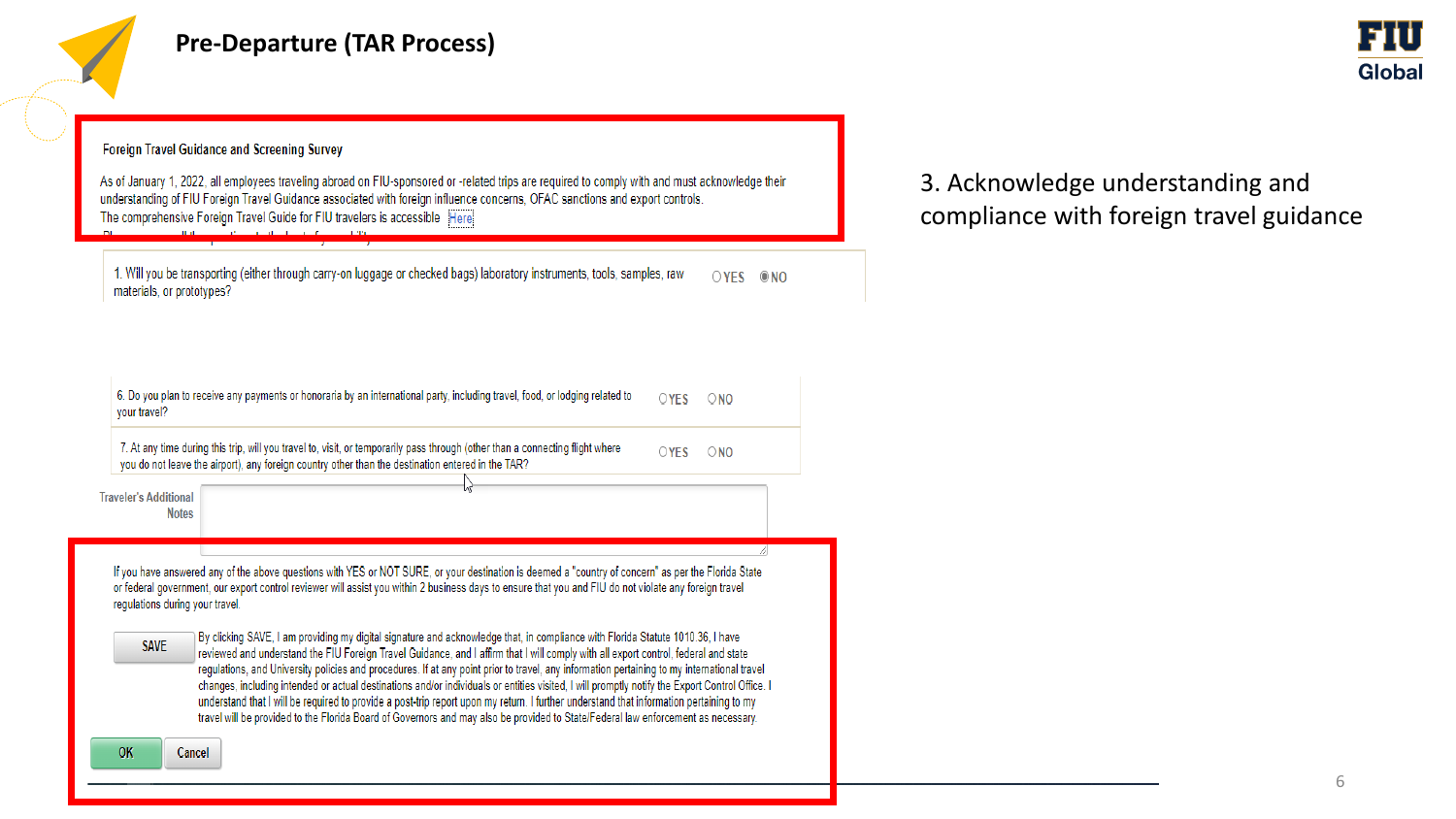





1. Report any honoraria or payments (benefits, gifts etc.) received from a foreign source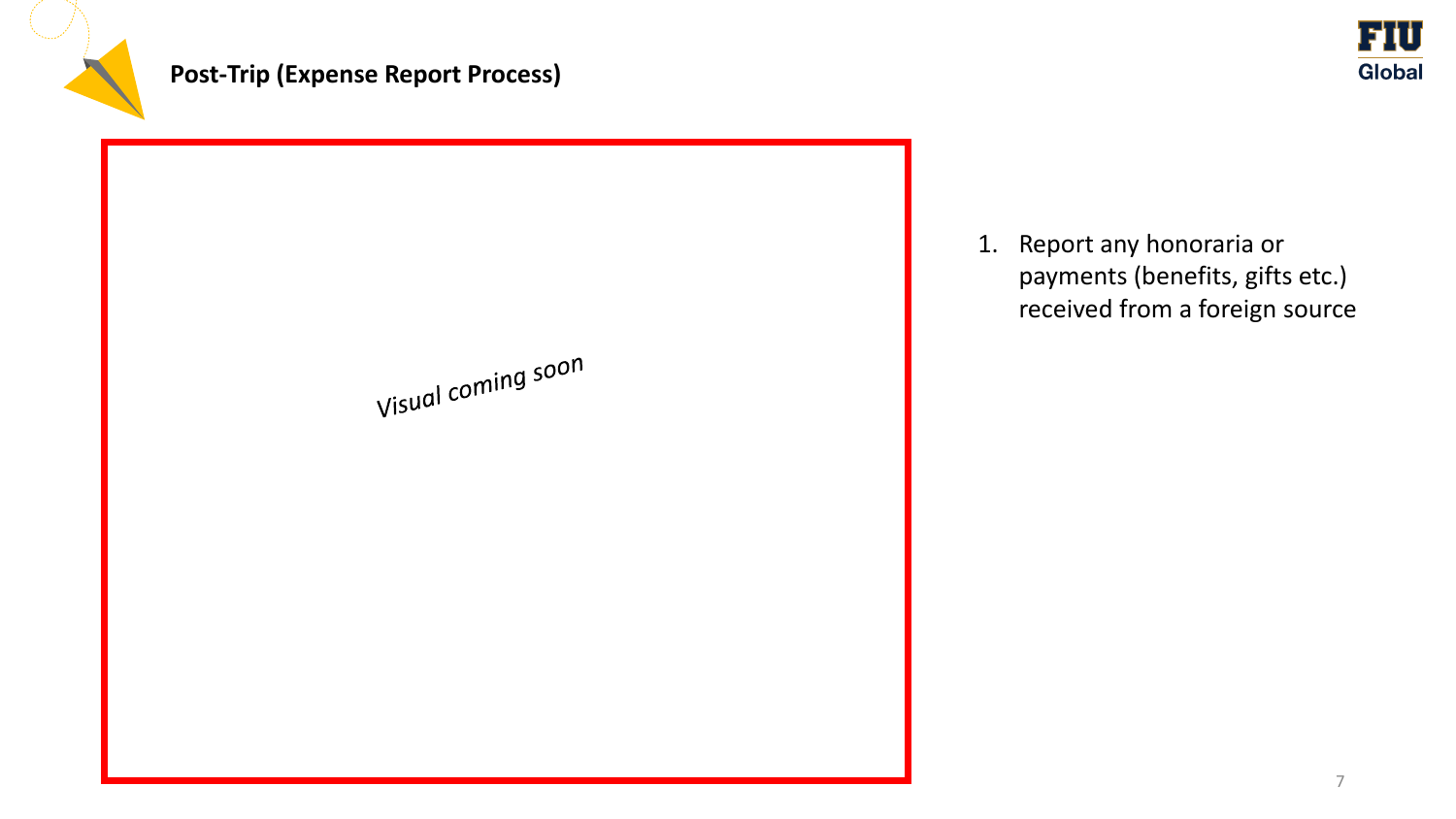

# **Post-Trip (Expense Report Process)**



2. Report all cities visited (FCC\* countries only) 3. Report name/address of all institutions and organizations interacted with (FCC\* countries only)

8 \*FCC countries are Foreign Countries of Concern: China, Cuba, Iran, North Korea, Russia, Syria, Venezuela)